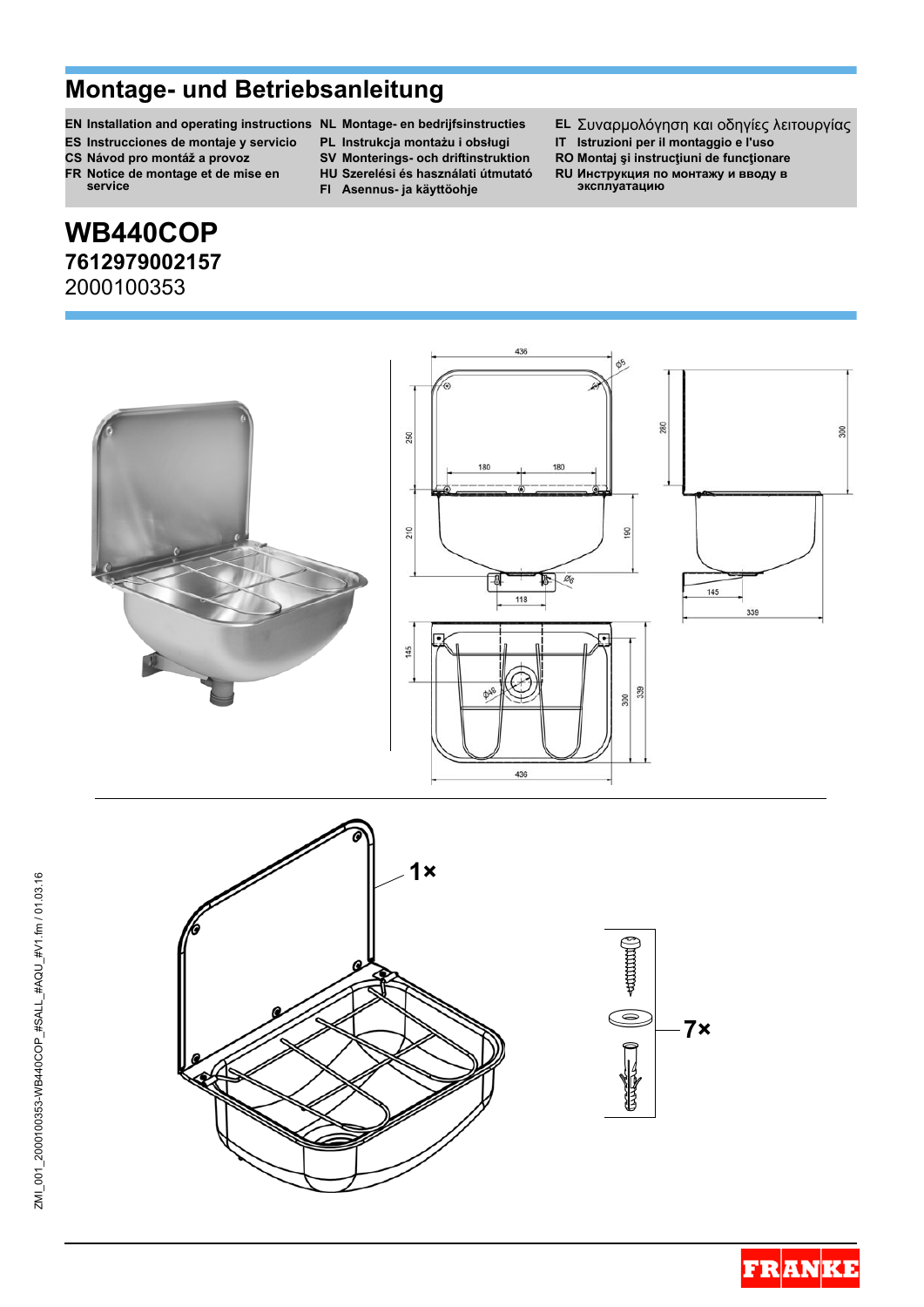





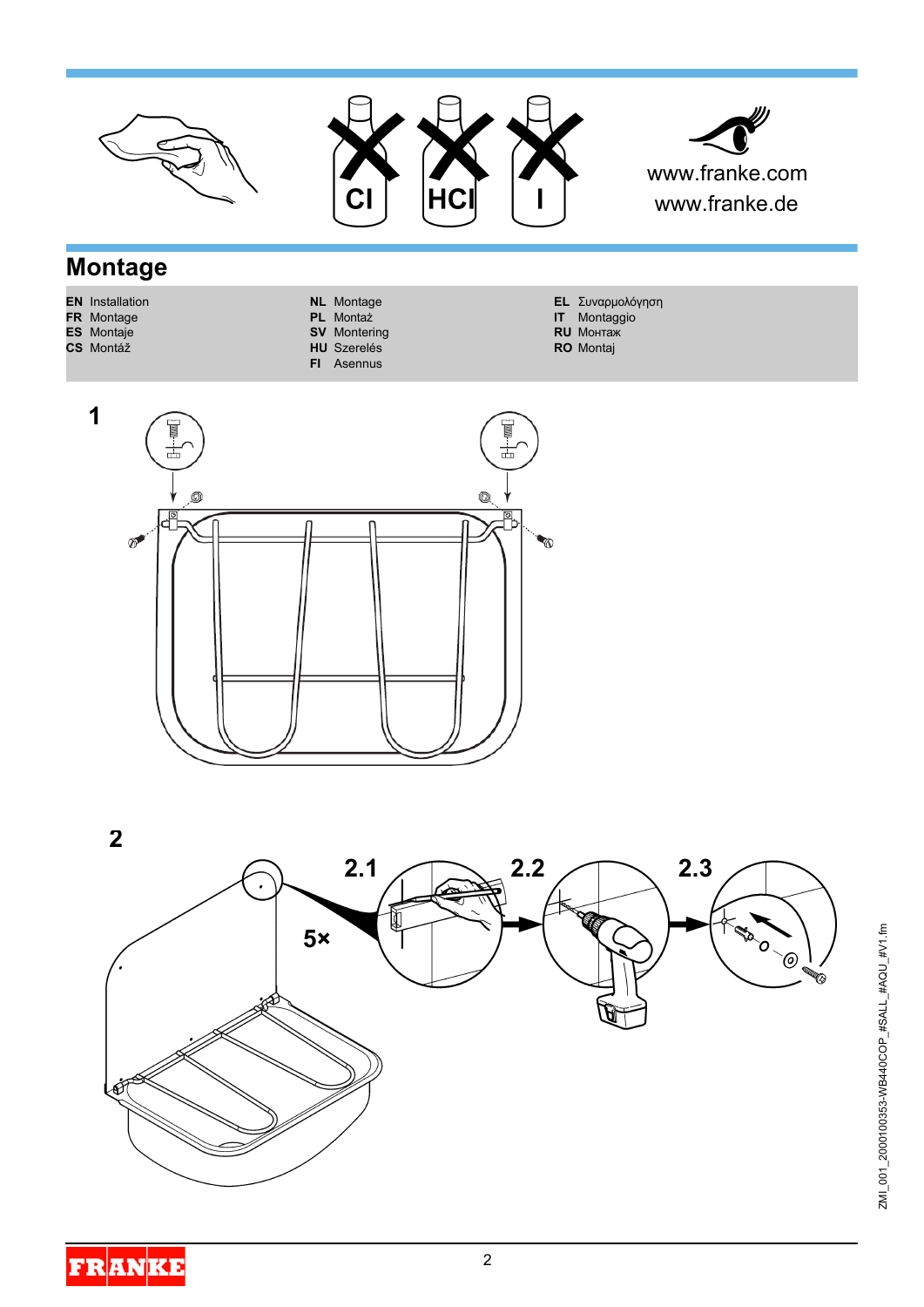## **Ersatzteile**

- **EN** Replacement parts **NL** Reserveonderdelen **EL** Ανταλλακτικά
- **FR** Piéces de rechange **PL** Części zamienne **IT** Pezzi di ricambio<br> **ES** Piezas de recambio **ISV** Reservdelar **ICC RU** Запчасти

**ES** Piezas de recambio **SV** Reservdelar **CS** Náhradní díly **RU** Pótalkatrészek

- 
- 
- 
- **FI** Varaosat

- 
- **RO** Piese de schimb

EACCS006 fixing set 2000103297

ESIRX037 waste kit 2030032220

ESIRX038 2030032290



ESIRX012 2000103410



ESIRX014 2000103411